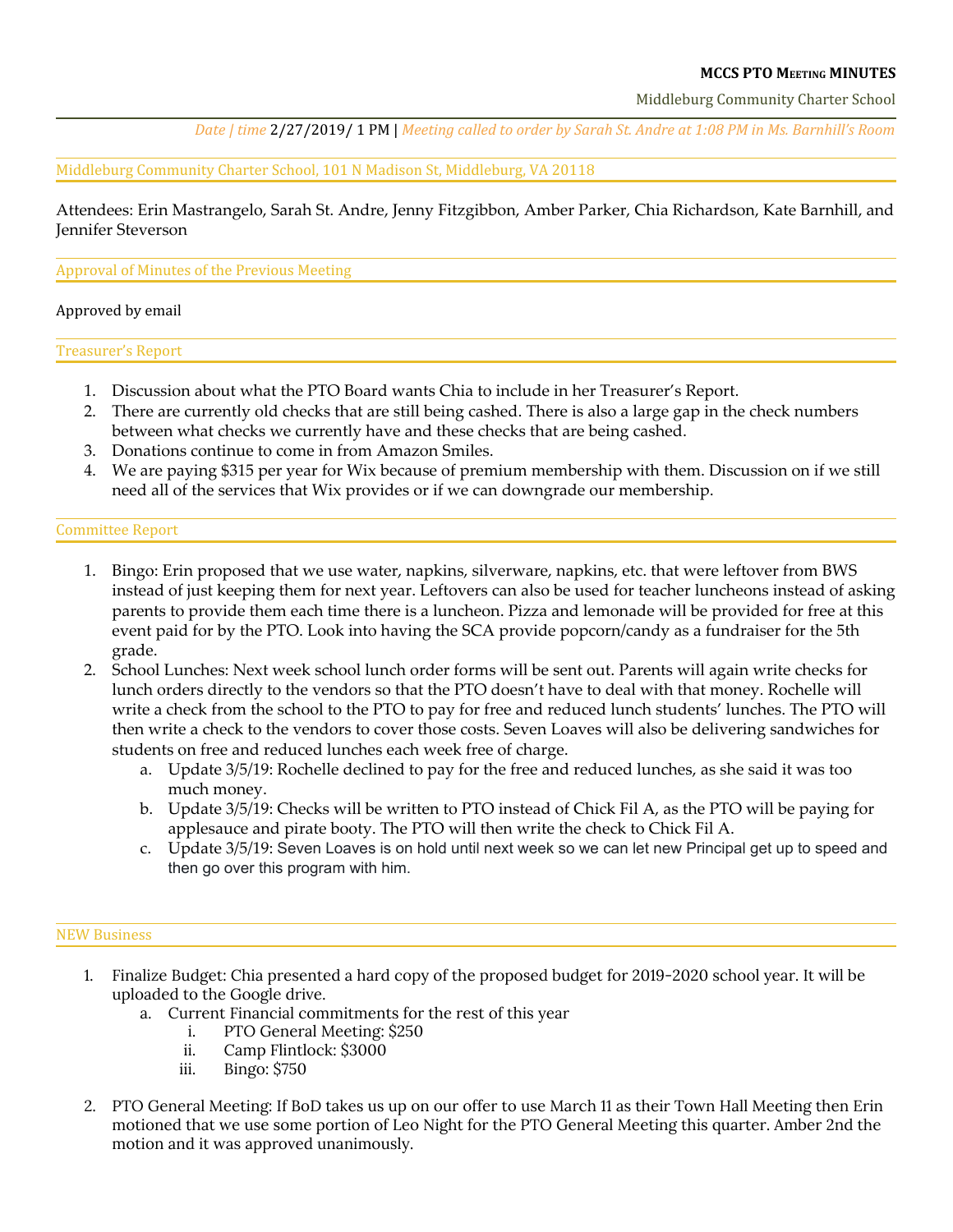- a. If meeting stays on March 11 we will send out RSVP to see who will be attending and who would like food so that we can get an idea of how much pizza to order from Dominos.
- 3. Camp Flintlock on March 20, 2019
	- a. Cost per student is \$18.50. With 134 students the total will be **\$2,479.00.**
	- b. Teachers are using this as their 3rd quarter field trip.
	- c. Teachers are coordinating volunteers for this event.
	- d. Sarah motioned to approve this field trip and Erin 2nd the motion. It was approved unanimously.
- 4. 5th Grade Graduation T-Shirts
	- a. Cost total for shirts for all graduates is approximately **\$250.00.**
	- b. Shannon & Laila are the POC for all graduation details including ordering t-shirts.
		- i. Have them write up a protocol and document all that is involved so that this can be passed to the 5th grade promotion committee next year.
		- ii. Chia recommended revisiting 5th grade gift from PTO next year and possibly providing an MCCS Alumni shirt or some other gift that the promotion committee decides on instead of middle school t-shirts.
	- c. Sarah motioned to approve budget for 5th grade t-shirts and Chia 2nd the motion. It was approved unanimously.
- 5. Running club proposal from J. Farrell: Proposal will be sent to PTO Board members for them to review and vote on.

### Old Business

- 1. Email Distribution List: Will pull contact info from Phoenix into a spreadsheet. At the beginning of next school year we will need to pull a new report. Also need to get permission from families in order to publish their contact info.
- 2. Inventory and organization of PTO items at the school: Sarah went through the pantry (Erin donated fruit cups). Bingo supplies counted (no additional order needed). Keys to fridge/freezer/pantry to be made by LCPS (Rochelle is taking care of this). Need to go through extra keys to see if there is one for PTO Cabinet. Fridge/Freezer all cleaned out.
	- a. Update 3/5/19: Rochelle is looking for keys, but at this time has not found any keys or made new ones.
- 3. Country Western Dance/ Talent Show/ Leo Night Event: Phone conversation had with Katie Charnley on 2/19/19. Talent will be broken down into classrooms (practiced, put together by the teachers during the day after SOL testing) and this will be the Leo performance. Western Dance can go on around this. She is going to confirm that this format works with the rest of the teachers and let us know if they come up with anything else. This will be rain or shine (move indoors), no rescheduling.
- 4. Teacher Stipends for Supplies: In the past a \$125 check was written to each teacher (by Mark Pomeroy) for them to use for teacher supplies. If teachers are LEA members they can also get a \$50 reimbursement from LEA for supplies that they buy for the classroom.
- 5. Movie contract was canceled on 2/25/19.
- 6. School Supply Kits: There is no minimum order, but we are expected to fully present this as a supply purchase option. The teachers have lists in their hands.

# Action Items

# Erin:

- Continuing to organize Bingo Night
- Send out lunch order forms for quarter 4
- Continue to go through PTO items at school to inventory and organize items
- Review, comment on and approve PTO budget that is uploaded to Google Drive.